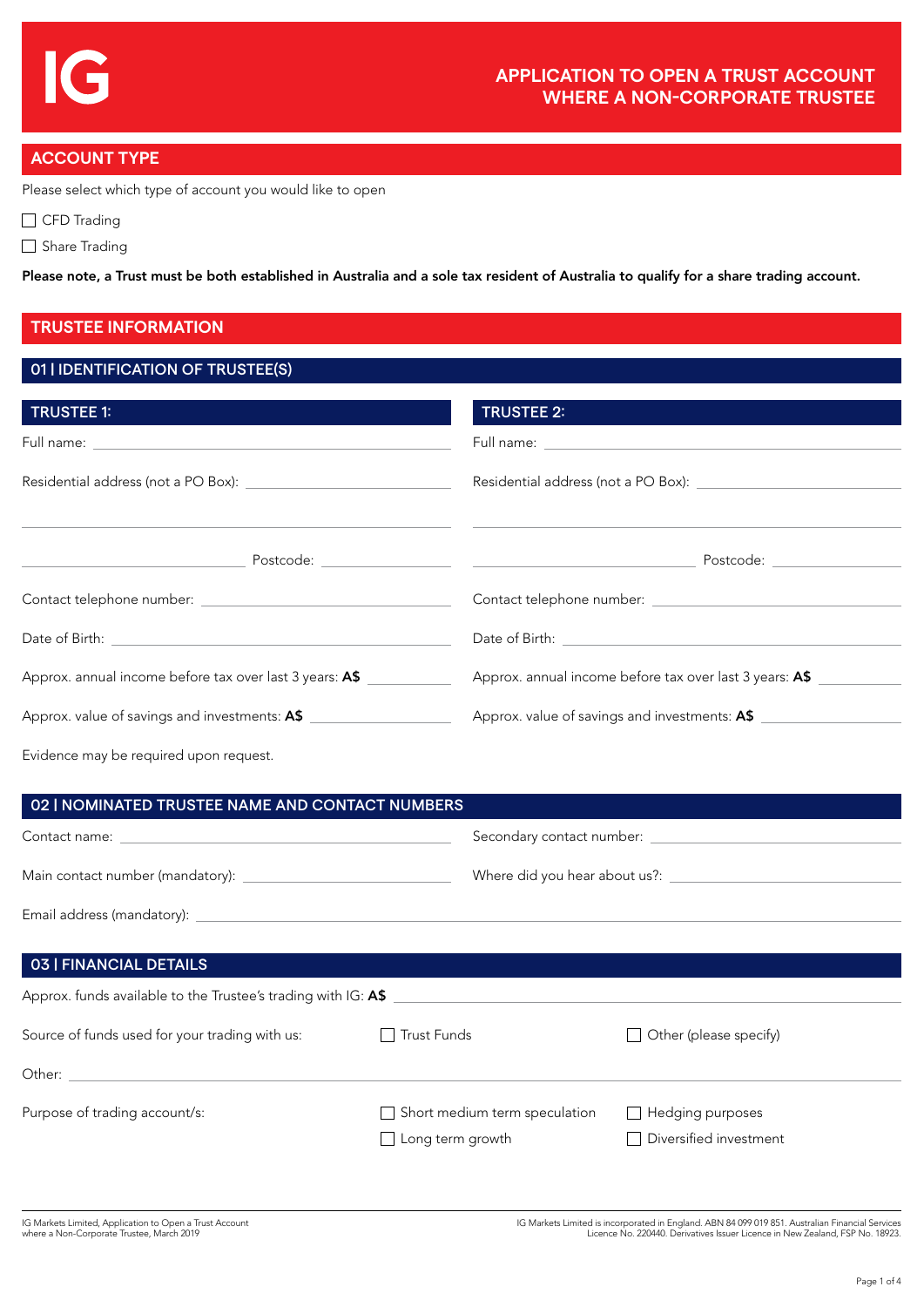| <b>TRUST INFORMATION</b>                                                                                                  |                                         |                    |
|---------------------------------------------------------------------------------------------------------------------------|-----------------------------------------|--------------------|
|                                                                                                                           | ABN: __________________                 |                    |
|                                                                                                                           |                                         |                    |
| Country the Trust was established: <u>the contract of the contract of the contract of the contract of the contract of</u> |                                         |                    |
| Is the Trust established in Australia and a sole tax resident of Australia?                                               |                                         | $\Box$ No<br>⊿ Yes |
| Beneficiary/ies full name/s:                                                                                              | OR Membership class of Beneficiary/ies: |                    |
|                                                                                                                           |                                         |                    |
|                                                                                                                           |                                         |                    |
|                                                                                                                           |                                         |                    |

Settlor's full name:

Full name of the Settlor of the Trust must be provided unless:

- the material asset contribution to the Trust by the Settlor at the time (as the settlor) the Trust is established is less than \$10,000; or
- the Settlor of the Trust is deceased

## IDENTIFICATION OF CONTROLLER(S) OF THE TRUST

We need to identify any individual/s who can exercise control over the Trust, for example any individual who holds the power to appoint or remove Trustees from the Trust (Appointor). The Appointor's details can be found in the Trust Deed.

| Postcode: www. |
|----------------|
|                |
|                |

# **INVESTMENT EXPERIENCE**

1. Over the past three years, to what extent has the trustee(s) traded the following products?

| Shares and bonds                                                                                                      | More than 20 times 10 to 20 times | $\Box$ Less than 10 times |
|-----------------------------------------------------------------------------------------------------------------------|-----------------------------------|---------------------------|
| Exchange-traded derivatives (including warrants, futures and options) $\Box$ More than 20 times $\Box$ 10 to 20 times |                                   | $\Box$ Less than 10 times |
| OTC derivatives (including CFDs and forex)                                                                            | More than 20 times 10 to 20 times | $\Box$ Less than 10 times |

2. How has the trustee(s) mostly traded these products?

 $\Box$  Independently or with advise  $\Box$  Using managed funds

3. Does the trustee(s) have any experince or qualifications relevant to the understanding of our products?

| $\Box$ Yes, from a relevant role in a financial institution | $\Box$ Yes, a relevant p |  |
|-------------------------------------------------------------|--------------------------|--|
|-------------------------------------------------------------|--------------------------|--|

No Yes, both of above No

rofessional qualification or education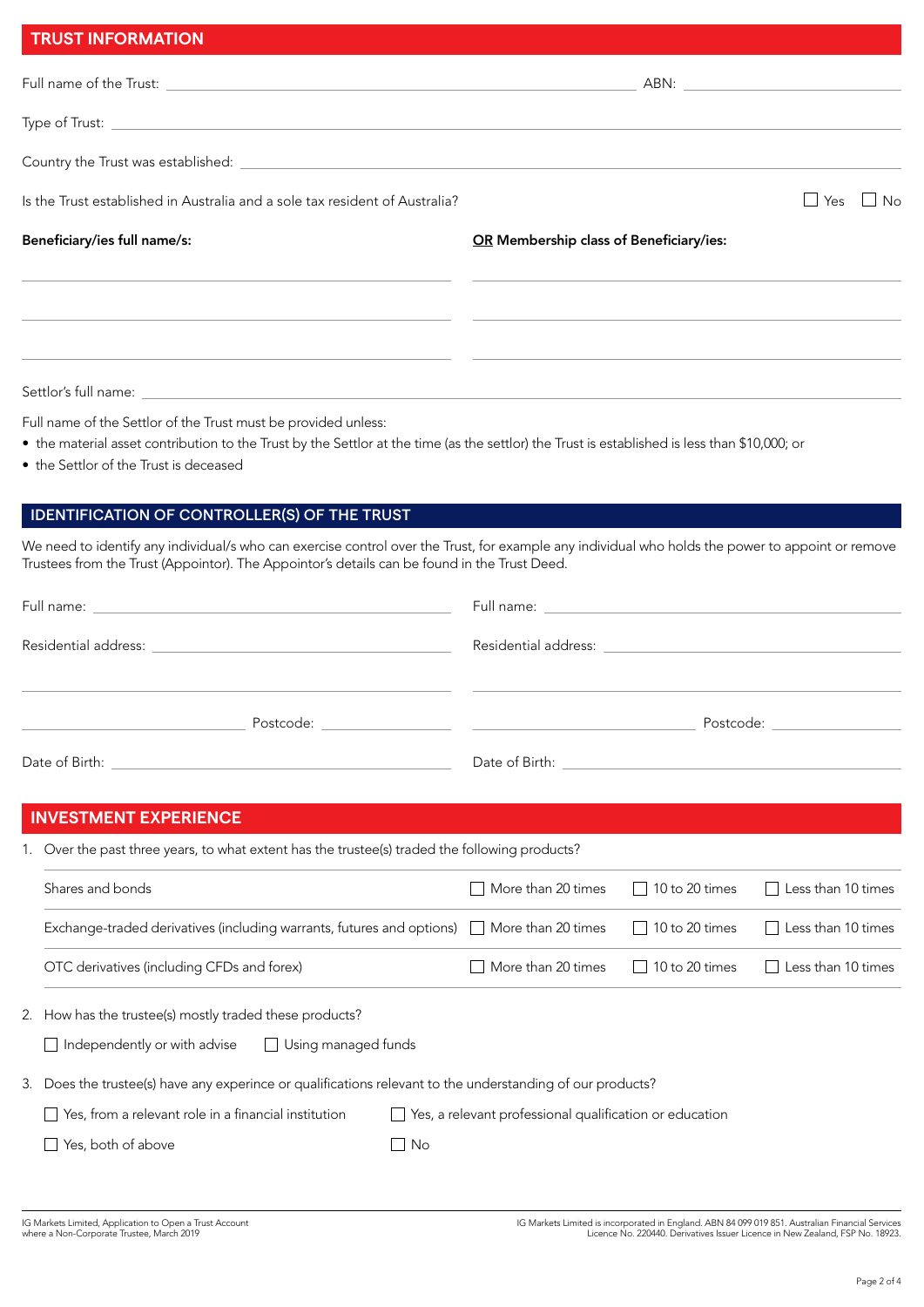## **SUPPORTING DOCUMENTATION**

The following supporting documentation should accompany the completed account Application Form for a Non-Corporate Trustee:

- Trust Deed
- Latest Trust bank statement (no more than 90 days old)

# **NON-PROFESSIONAL USER**

Please complete the following declaration in order to be classified as a non-professional user of our service. This will enable us to supply you with data feeds quickly and easily. If these terms do not apply to you, please contact us for more information.

In order to be classified as a non-professional user of the market data that we provide, you must hereby declare that:

- you will subscribe to the service as a Trustee, and in that capacity for the benefit of the beneficiaries;
- you will use the service solely in relation to the management of the Trust's funds and not otherwise as an investment advisor, broker to the public or for the investment of third party or corporate funds;
- if you are employed by an organisation carrying out professional financial or investment activities and/or if you are currently registered or qualified as a professional securities trader or investment advisor with any national or regional exchange, regulatory authority, professional association or recognised body, you agree and undertake that your access to the service will be strictly for your sole personal use only; and
- you will not distribute, disseminate, republish or otherwise provide or make available any data from the service to any third party in any manner whatsoever.

I/we declare that the above statements as they apply to me/us, are true and correct. Further, I/we undertake to notify IG Markets Limited if there is any change to my/our status such that any one of the statements above becomes untrue.

| Signature (Trustee 1): | Date: |  |
|------------------------|-------|--|
| Signature (Trustee 2): | Date: |  |

### **DECLARATIONS**

I, for and on behalf of the Client, have received and understood the Share Trading Customer Agreement, Margin Trading Customer Agreement, and the Margin Trading Product Disclosure Statement, as applicable. I hereby consent to be bound by the terms of the relevant Customer Agreement in my dealings with IG Markets.

The Client understands the nature and risks associated with trading CFDs and/or securities and I, for and on behalf of the Client, hereby confirm that the Client has read and understood and agrees to be bound by the terms of the Risk Disclosure Notice.

I have also read, understood and consent to the Privacy Policy, including any offshore disclosure of my personal information specified therein.

I confirm that I will not supply, show or make available or permit to be supplied, shown or made available any market data from any service therefore, provided by IG, to any third party in any manner. I will not use any data from the service to establish, maintain or provide, or assist in providing a market for trading in securities or other financial instruments which is not authorised by law.

If relevant, I consent to IG obtaining from a credit reporting agency a consumer and/or commercial credit report about me or the Client in connection with a Margin Trading Application. I also confirm, for and on behalf of the Client, that I have read, understood and agree to the matters set out at section 21 and section 29 of the Margin Trading Customer Agreement.

I consent to IG verifying my identity by disclosing my personal information such as my name, date of birth, and address or other information that has been provided to a credit reporting agency or identity verification service to obtain an assessment of whether my personal information provided matches the information held by them or other identity verification sources. I hereby give my full and informed consent to IG to provide my personal information to a credit reporting agency or identity verification service for the purposes of undertaking electronic identity verification.

As Trustee of the Client, I am expressly authorised and vested with the power to enter into the Customer Agreement(s) by the Trust Deed.

I confirm I am aged 18 years or over and I undertake to notify IG if there is any change to the Client's status such that any one or more of the statements herein become untrue.